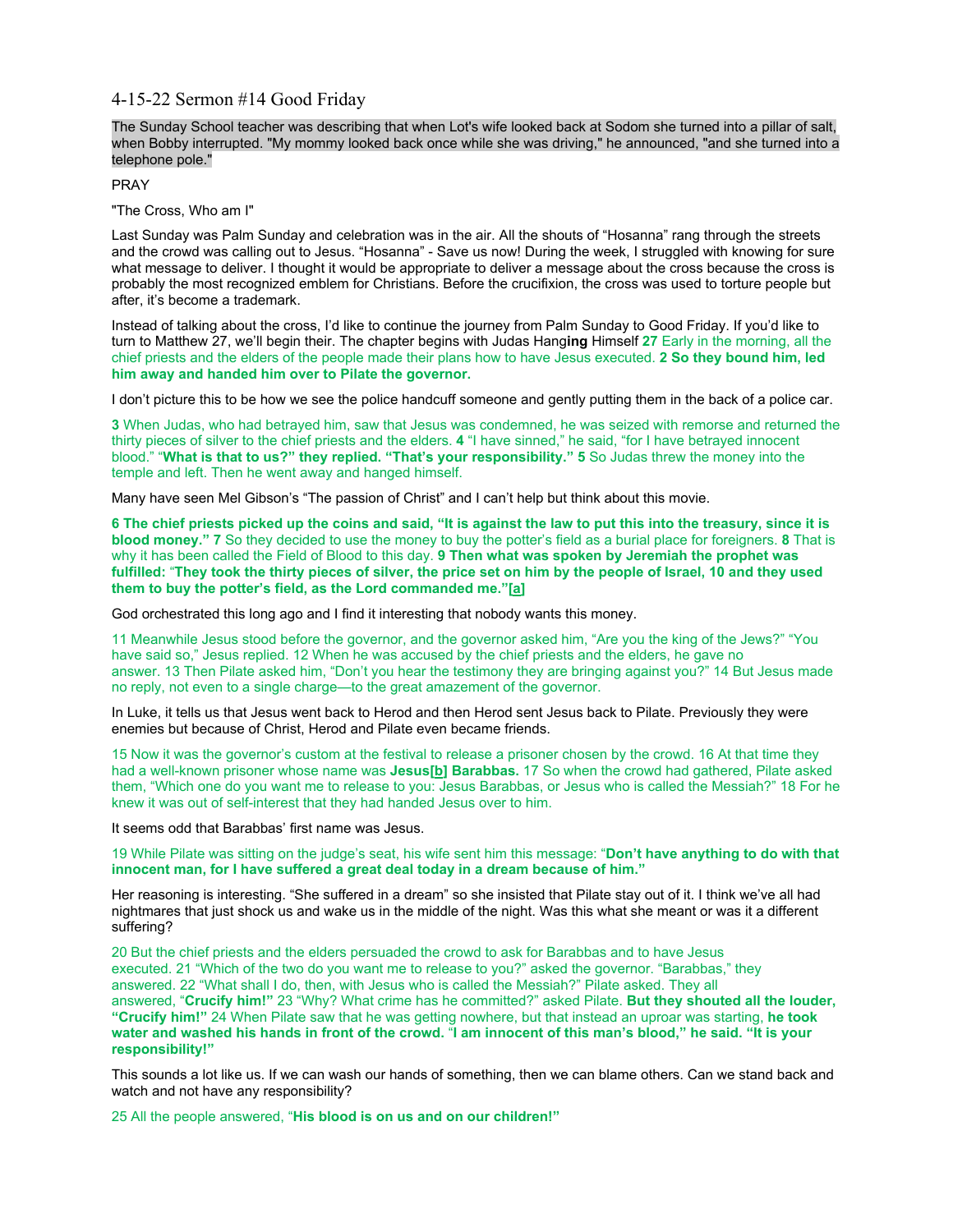My, my!! This shocks me. They hated Christ so much and because of hate, they were willing to pass this down on their own children. They knew how much blood Jesus was going to shed. This is just brutal.

## 26 Then he released Barabbas to them. **But he had Jesus flogged, and handed him over to be crucified.**

I find it interesting that Pilate did have to get involved.

In my research this week, I found this description of the whips they used.

Bits of lead and stone made the whip a brutal, slashing instrument of terror, ripping a man's back and legs to shreds, occasionally even tearing out an eye or slicing open an ear. Jesus was led like a sheep to the slaughter. It's also said that someone could only survive 39 lashes yet Jesus sustained more than that. Then they forced Him to carry his own cross, the beam rubbed Jesus' shoulders raw. Prior to the crucifixion, He suffered hunger and cold. He suffered loneliness. He suffered grief and pain. But most importantly He suffered for our sins, receiving the wrath for sin that we deserve.

27 Then the governor's soldiers took Jesus into the Praetorium and gathered the whole company of soldiers around him. **28 They stripped him and put a scarlet robe on him, 29 and then twisted together a crown of thorns and set it on his head.** They put a staff in his right hand. **Then they knelt in front of him and mocked him. "Hail, king of the Jews!" they said. 30 They spit on him, and took the staff and struck him on the head again and again.** 31 After they had mocked him, they took off the robe and put his own clothes on him. Then they led him away

to crucify him. To have an entire crowd do this to someone is horrible. Jesus was totally exhausted and couldn't go any further. 32 As they were going out, they met a man from Cyrene, named Simon, and they forced him to carry the

cross. 33 They came to a place called Golgotha (which means "the place of the skull"). **34 There they offered Jesus wine to drink, mixed with gall; but after tasting it, he refused to drink it.**

One commentary said that this mixture would have lessened the pain and that's why Jesus refused it.

35 When they had crucified him, they divided up his clothes by casting lots. 36 And sitting down, they kept watch over him there. 37 Above his head they placed the written charge against him: this is Jesus, the king of the Jews. It's so said that they didn't hurt Him enough physically, now they need to mock Him and prove that Jesus wasn't who He said He was.

38 Two rebels were crucified with him, one on his right and one on his left. **39 Those who passed by hurled insults at him, shaking their heads 40 and saying, "You who are going to destroy the temple and build it in three days, save yourself! Come down from the cross, if you are the Son of God!" 41 In the same way the chief priests, the teachers of the law and the elders mocked him. 42** "**He saved others," they said, "but he can't save himself! He's the king of Israel! Let him come down now from the cross, and we will believe in him.** This is still one of the biggest arguments today. Unless people can intellectually come to terms with anything, they won't believe it. Why is it so hard to believe by Faith. It shows how the heart can be hardened when we allow the mind take control.

43 He trusts in God. Let God rescue him now if he wants him, for he said, 'I am the Son of God.'" **44 In the same way the rebels who were crucified with him also heaped insults on him.**

### **In Luke 23:40, it does say that one of the thieves repented.**

45 From noon until three in the afternoon darkness came over all the land. 46 About three in the afternoon Jesus cried out in a loud voice, "*Eli, Eli,*[\[c\]](https://www.biblegateway.com/passage/?search=Matthew+27&version=NIV#fen-NIV-24176c) *lema sabachthani?"* (which means "My God, my God, why have you forsaken me?").[\[d](https://www.biblegateway.com/passage/?search=Matthew+27&version=NIV#fen-NIV-24176d)] **47 When some of those standing there heard this, they said, "He's calling Elijah." 48 Immediately one of them ran and got a sponge. He filled it with wine vinegar, put it on a staff, and offered it to Jesus to drink. 49 The rest said, "Now leave him alone. Let's see if Elijah comes to save him."**

This is one of those "uh oh" moments for some. 50 And when Jesus had cried out again in a loud voice, he gave up his spirit.

## **((( Earthquake , lights out and bang )))**

*((51 At))* that moment the curtain of the temple was torn in two from top to bottom. The earth shook, the rocks split52 and the tombs broke *((open.))*

#### *(Move to verse 54)*

54 When the centurion and those with him who were guarding Jesus saw the earthquake and all that had happened, they were terrified, and exclaimed, "**Surely he was the Son of God!"**

Picturing this entire even is kind of like watching the news. It's like seeing how an innocent person gets pushed to the ground, beaten and kicked by a group of thugs. Except this is 100 times worse. There's nothing anyone could do, just watch. As a believer in Christ, this really hurts inside.

Thankfully, "It's finished!" No more beatings, no more hitting, no more thorns, no more spitting or hurling insults. IT'S DONE!!!!

Between now and Sunday, think about all the different people at Jesus' crucifixion. They didn't have the bible like we have today. We know that Jesus' was resurrected and He went back to heaven. We also know the remainder of the story and know the man Joseph buried Him. We know Christ came back for 40 days to prove to His disciple's that what He promised, was true. Because of the bible, we have the whole story. We have evidence to use for FAITH.

If you were Mary or Joseph, what would you be feeling? If you were an apostle, what would be going through your mind? What about Pilate and Herod? What about Pilates wife? Try and place yourself in the shoes of those who were kicking Jesus or spitting at Him. How would they be feeling?